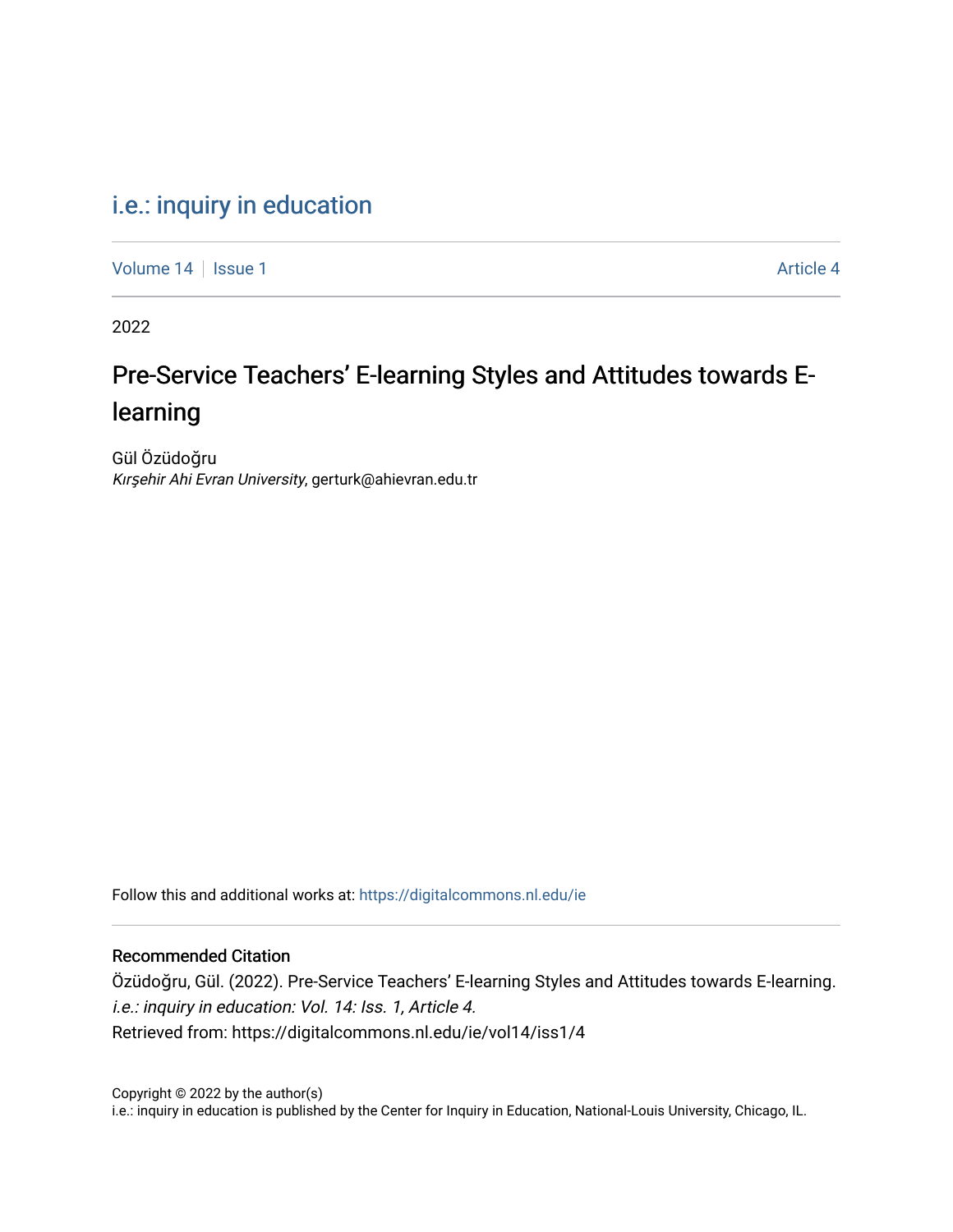# **Preservice Teachers' E-Learning Styles and Attitudes Toward E-Learning**

# Gül Özüdoğru *Kırşehir Ahi Evran University*

#### **Abstract**

This study aimed to investigate preservice teachers' e-learning styles and their attitudes toward e-learning and present the relationship between them via a correlational survey model, a quantitative method. The study group was composed of 322 preservice teachers. The Demographic Information Form, the E-learning Styles Scale, and the Attitude Scale Toward E-Learning were used online to collect data during the the fall semester of the 2020–2021 academic year, when training was carried out completely in the form of distance education due to the COVID-19 pandemic. Preservice teachers were found to have the highest e-learning style score in the independent learning style. Their attitudes toward e-learning were above average. Independent learning style differed by gender, and verbal and logical learning styles differed by department. While there was no difference in the attitude toward e-learning by gender, a significant difference was found by department and place of residence. A lowlevel positive correlation was identified between preservice teachers' attitudes toward e-learning and visual-auditory, social, independent, and logical learning styles.

**Keywords:** Preservice teacher; e-learning style; e-learning attitude

#### **Introduction**

Today, distance education, which has become compulsory in universities and national education due to the COVID-19 pandemic, has increased the significance of electronic learning (e-learning). E-learning can be defined as the realization of learning-teaching activities through electronic media and the transfer of knowledge and skills with electronic technologies (Gülbahar, 2019). E-learning is also defined as a type of information and communication technology that facilitates learning to improve the quality of teaching and learning (Suri & Sharma, 2014). E-learning refers to the use of technology in learning in a much broader sense than internet-based learning, mobile learning, and computer-assisted education (Krishnakumar & Rajesh, 2011). E-learning uses interactive technologies and communication systems to develop better learning experiences (Suri & Sharma, 2014).

E-learning covers a wide range of pedagogical tools and approaches to meet the needs of students and educators by offering opportunities to create environments in which students and educators can share knowledge (Kar et al., 2014). Universities and companies have expanded their use of e-learning to provide better and more cost-effective ways of teaching and training (Suri & Sharma, 2014). E-learning creates equal opportunities in education and provides the opportunity for ubiquitous learning with the use of information and communication technologies (Biçer & Korucu, 2020). Since e-learning is a process controlled by students, it is important to know their abilities and skills (Gülbahar & Alper, 2014). Quality in e-learning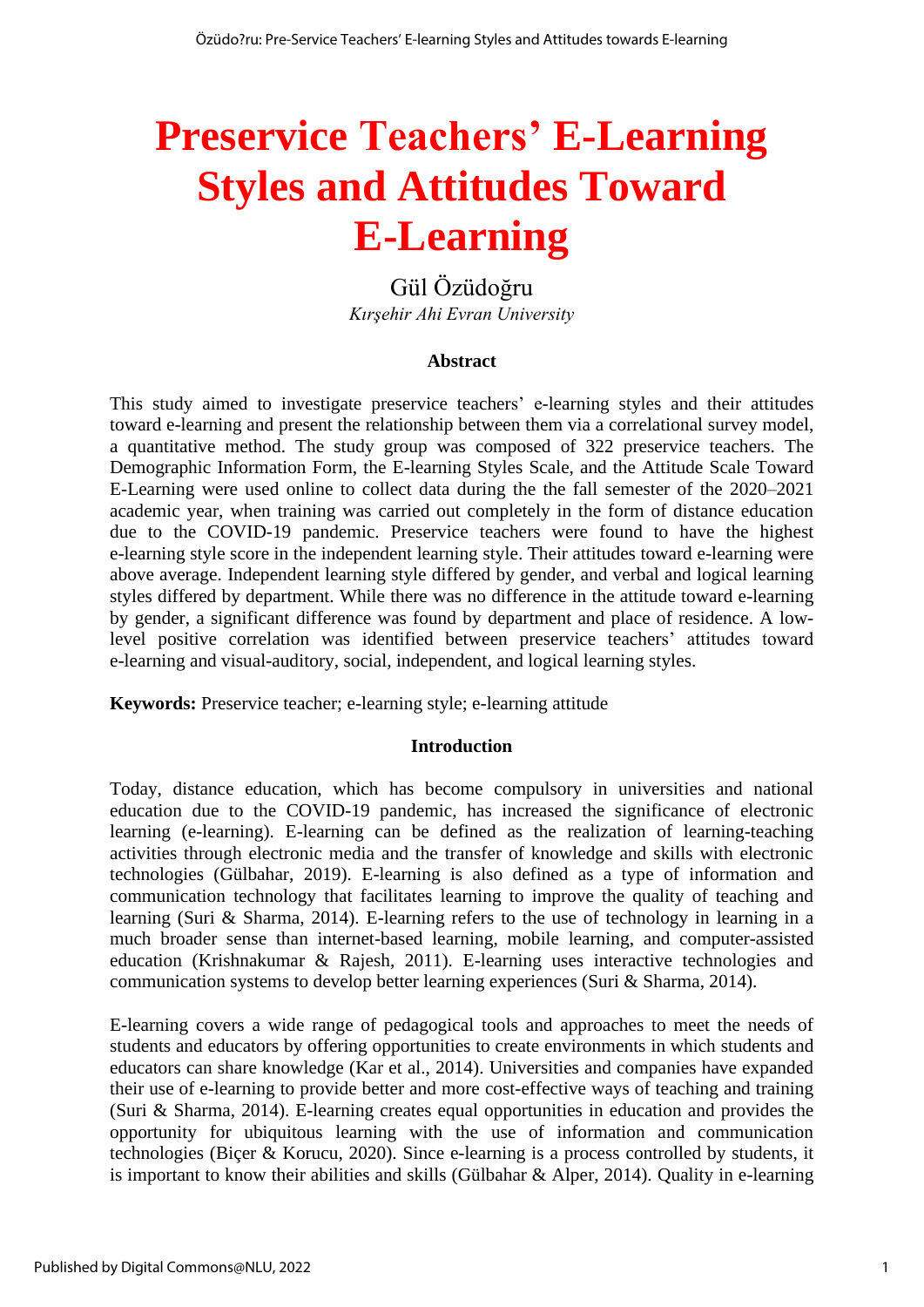is multidimensional; therefore, its measurement is also multidimensional (Ramírez-Correa et al., 2017). Many variables, such as learning style, cognitive style, attitude, and prior knowledge, should be taken into account while developing content for e-learning environments (Güngör & Aşkar, 2004).

## **E-Learning Style**

Students are different from each other in many ways, and how they receive and process information determines their learning styles (Ramírez-Correa et al., 2017). Learning style is one of these individual differences (Weng et al., 2019). When learners and educators have knowledge about learning styles, the teaching and learning experience can be enriched, and learning performance can be improved (Ramírez-Correa et al., 2017).

A learning style model classifies students according to where they fit on various scales based on how they receive and process information (Felder & Silverman, 1988). Learning styles are classified in different ways in the literature. Kolb (1981) specifies diverging, assimilating, converging, and accommodating learning styles. Felder and Silverman (1988), on the other hand, discuss learning styles in four dimensions: sensing-intuitive, visual-verbal, activereflective, and sequential-global.

Learning styles are the key factors in designing a distance education environment because they affect both students' reactions to distance education and their academic achievement (Gülbahar & Alper, 2014). Learning styles may be useful to help students and educators to understand how they can improve learning and teaching methods, respectively (İlçin et al., 2018). Therefore, educators should consider individual differences and present learning content according to students' learning styles (Khamparia & Pandey, 2020). Gülbahar and Alper (2014) identify students' learning styles as independent, social, auditory, visual, concrete, abstract, logical, and intuitive and explain them as follows:

**Independent learners:** These learners prefer to work on their own, take a long time to think about issues related to life, prefer to work independently with guidance, take responsibility for their own learning, are confident in their ability to learn, etc.

**Social learners:** These learners like to participate in interactive group activities, attach importance to interacting with the instructor and other students, prefer activities and projects that require group work, think that learning is the joint responsibility of the instructor and the student, etc.

**Auditory learners:** These learners think that they learn best by hearing, like to listen to music while working and traveling, enjoy listening to other people's experiences, distinguish different sounds and notice what each one sounds like, etc.

**Visual learners:** These learners think that they learn best by seeing; they are more interested in subjects such as mathematics, science, and technology; they find their way easily by using maps; they prefer documents containing images, such as pictures, tables, and cartoons; etc.

**Concrete learners:** These learners think that they learn best by doing, they like physical activities such as sports and dance, they like to work with handicrafts such as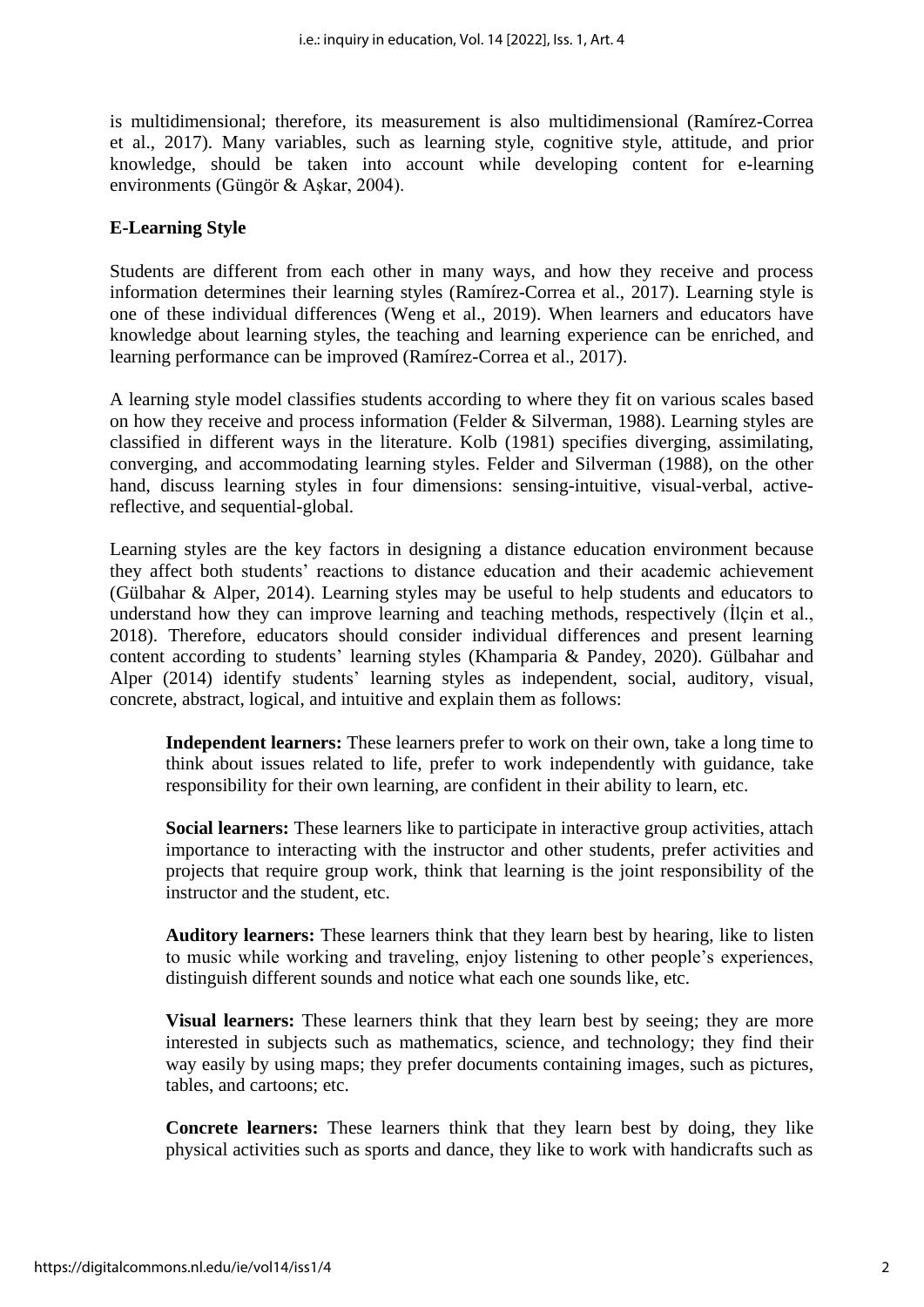ceramics and sculptures, they like to touch different objects such as clothes and furniture, etc.

**Abstract learners:** These learners think that they learn best by reading; like to associate their daily conversations with what they have heard and seen before; enjoy telling jokes and stories; prefer to study subjects such as literature, history, and foreign languages; etc.

**Logical learners**: These learners learn best by thinking in detail, like activities that require calculation, enjoy solving puzzles and playing logic games, prefer to work step by step within a plan, etc.

**Intuitive learners**: These learners think that they learn best by getting in touch with their emotions, prefer random processes instead of hierarchical processes, use their intuition when solving problems, like to be presented with different resources and options, etc. (Gülbahar & Alper, 2014)

The literature review conducted for this research presents prior studies examining e-learning in relation to attitudes, achievement, and style. Güngör and Aşkar (2004) conducted an experimental study comparing e-learning and face-to-face learning and found no difference in achievement between the two but identified a difference based on style and internet selfefficacy. Jose et al. (2019) did not find a significant difference in learning style among students in face-to-face learning and online learning. Orhun (2007) concludes that while university students' attitudes did not change according to gender, their learning styles did. In their research, Costa et al. (2020) tried to relate the theory of learning styles to the behaviors displayed by distance education students and observed no correlation between styles and behavior variables. Ramírez-Correa et al. (2017) conducted a study with university students and demonstrated that learning styles had a regulatory effect on the success of a learning management system.

Surjono (2015) concludes that university students whose multimedia preferences and learning styles matched the material presented in online e-courses were more successful than students whose multimedia preferences and learning styles did not match the material presented in online e-courses. In their research, Hassan et al. (2021) identified students' learning styles in e-learning platforms through a model. They conclude that providing adaptive experiences according to learning style increased students' motivation and reduced the dropout rate. Lwande et al. (2021) developed a model that predicts students' learning style and cognitive characteristics in online learning environments. They state that this model can contribute to the creation of cooperative teamwork for students with similar behaviors. Thus, studies show the importance of determining the learning styles of learners in electronic learning environments.

# **Attitude Toward E-Learning**

Attitude is a tendency that organizes the thoughts, feelings, and behaviors of individuals toward a psychological object (Guido, 2018), and it is one of the important variables in explaining individuals' behaviors (Biçer & Korucu, 2020). Attitude refers to a learned tendency that is displayed in an individual's positive or negative response to a person, object, situation, or program (Guido, 2018; Mazana et al., 2019).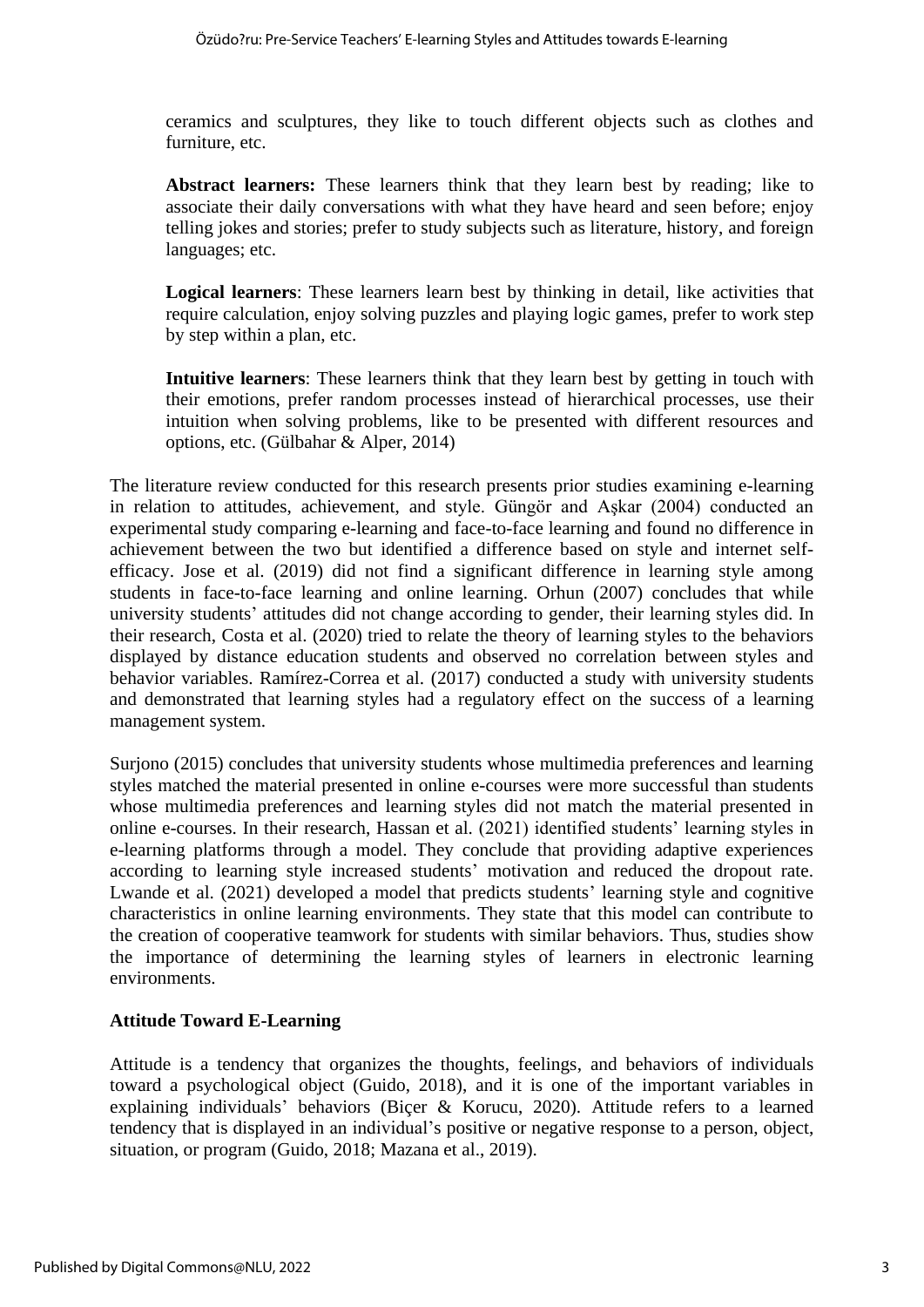Attitude is an important variable in the use of technology as well. Attitude toward e-learning is among the main components of the technology acceptance model, which addresses users' technology acceptance (Davis et al., 1989). In the technology acceptance model, the acceptance of a system is represented by the user's attitude toward using the system and the purpose of use (both determined by perceived usefulness) (Wojciechowski & Cellary, 2013). Technology usage intention is the best predictor of actual system usage, and usage intention is determined by the attitude toward using technology (Davis & Venkatesh, 1996).

Krishnakumar and Rajesh (2011) found that teachers had a positive attitude toward e-learning and conclude that teachers who were familiar with technology had different attitudes toward e-learning from teachers who were unfamiliar with technology. Liaw and Huang (2011) examined university students' e-learning attitudes in terms of gender, experience with computers, self-efficacy, and motivation and found that females had more positive attitudes. Their results show that computer-related experience was an important predictor of selfefficacy and motivation toward e-learning. Egbo et al. (2011) investigated the attitudes and perceptions of university students toward the effectiveness and acceptance of e-learning. Students displayed a positive attitude toward the use of technology in teaching, learning, and research. Egbe (2014) investigated the relationship between e-learning and university students' attitudes toward e-learning within the framework of the technology acceptance model and conclude that students had a positive attitude toward e-learning as they found the system easy to use and useful for their studies. In their study with secondary school students, Weng et al. (2019) found that students who adopted a multimedia-based teaching style had a higher learning attitude compared to students with traditional learning styles. They also observed that the use of multimedia-based teaching materials had significant effects on students' learning styles and learning attitudes.

Universities around the world have switched to student-centered teaching due to the need for a workforce that is open to lifelong learning, innovation, and adaptation (Chang-Tik, 2018). However, many individual differences affect the education and training processes (Karakuyu & Karakuyu, 2016). Attitude and learning style are among the factors that affect achievement in e-learning environments (Guido, 2018; Güngör & Aşkar, 2004). In addition, knowing students' learning styles makes it easier for teachers to adapt their teaching to students' learning styles (Ramírez-Correa et al., 2017). Instructors' awareness of student characteristics will guide them in designing appropriate teaching materials and organizing teaching activities and will make the teaching process more efficient (Gülbahar & Alper, 2014).

The COVID-19 pandemic has led to a rise in the use of distance education technologies and increased the number of e-learning environments. In the future, preservice teachers will particularly become the practitioners of these environments in their professional lives. Therefore, they are expected to be able to integrate current technologies in their fields and adapt to and follow technological developments (Babacan & Şaşmaz Ören, 2017).

However, first of all, it is important to present preservice teachers' learning styles and their attitudes toward these technologies and to show whether there is a relationship between learning styles and attitude in this regard. This research will benefit course designers, practitioners, and researchers in the field of e-learning environments. The studies in the literature on preservice teachers' learning styles and attitudes toward e-learning are limited. However, considering the possibility that distance or blended education may continue with the changes brought by the onset of COVID-19, it would be beneficial to focus on the e-learning variables in academic studies. Hence, this study investigated the learning styles of preservice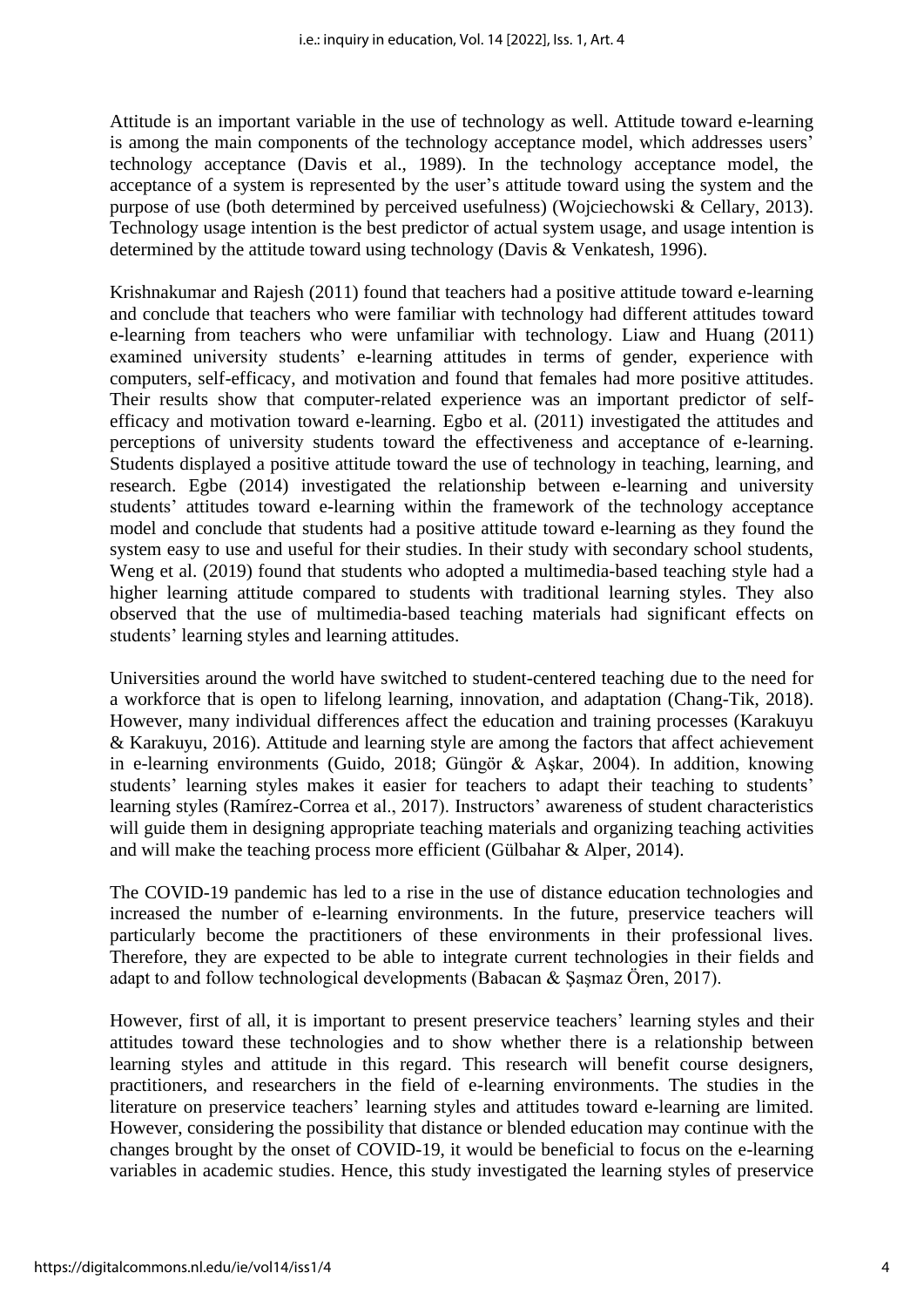teachers in e-learning environments and their attitudes toward e-learning. The sub-problems of the research are provided below:

1. Do preservice teachers' e-learning styles change according to gender and the department in which they are studying?

2. Do preservice teachers' attitudes toward e-learning change according to gender, department in which they are studying, and their place of residence?

3. Is there a relationship between preservice teachers' e-learning styles and their attitudes toward e-learning?

## **Method**

# **Research Model**

This study utilized the correlational survey model, a quantitative method. This model examines the relationship between two or more variables without trying to influence any of the variables (Fraenkel et al., 2012). Hence, the model was found suitable to examine preservice teachers' attitudes toward e-learning according to their e-learning styles. In this study, preservice teachers attended all of their courses via distance education.

# **Participants**

This study was conducted with 322 preservice teachers in their second year at the Faculty of Education at a state university studying in different departments: Turkish education (TE), primary mathematics education (PME), social science education (SSE), primary school education (PSE), psychological counseling and guidance (PSG), and early childhood education (ECE). These preservice teachers continued their education via distance education beginning in March 2020. The study data were collected from the preservice teachers in the fall semester of the 2020–2021 academic year, at the end of the semester, when they had attended all courses via distance education due to the COVID-19 pandemic.

| Gender                                         | N   | $\%$ |
|------------------------------------------------|-----|------|
| Female                                         | 238 | 73.9 |
| Male                                           | 84  | 26.1 |
| Total                                          | 322 | 100  |
| Department                                     | N   | $\%$ |
| Primary mathematics education (PME)            | 51  | 15.8 |
| Social science education (SSE)                 | 44  | 13.7 |
| Primary school education (PSE)                 | 68  | 21.1 |
| Turkish education (TE)                         | 52  | 16.1 |
| Early childhood education (ECE)                | 39  | 12.1 |
| Psychological counseling and guidance<br>(PCG) | 68  | 21.1 |
| Total                                          | 322 | 100  |
| Device used for distance education             | N   | %    |
| Computer                                       | 144 | 44.7 |
| Smartphone                                     | 277 | 55.0 |
| Tablet                                         |     | 0.3  |
| Total                                          | 322 | 100  |

|  |  | <b>Table 1. Participants by Demographic Information</b> |  |  |
|--|--|---------------------------------------------------------|--|--|
|  |  |                                                         |  |  |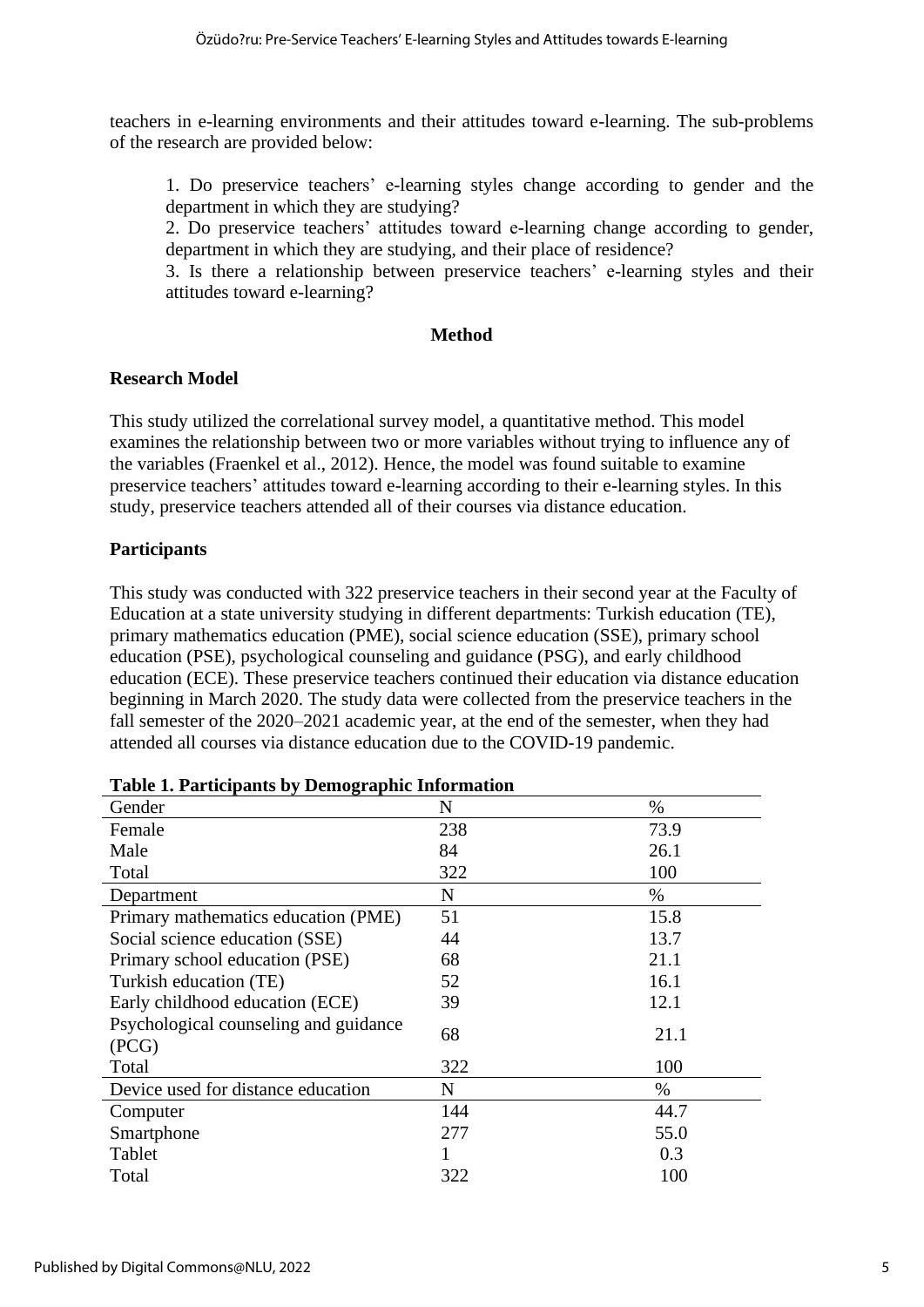| Place of Residence | N   | $\%$ |
|--------------------|-----|------|
| Village            | 159 | 49.4 |
| District           | 109 | 33.9 |
| City center        | 54  | 16.8 |
| Total              | 322 | 100  |

Table 1 demonstrates that the majority of the participants were females, and the majority of the participants were from the PSE and PCG departments. They mostly used smartphones for distance education. In addition, the majority of the participants attended distance education from villages, their places of residence.

## **Data Collection Tools**

The Demographic Information Form, the E-Learning Styles Scale, and the Attitude Scale Toward E-Learning were used to collect data within the scope of this research.

The Demographic Information Form was developed by the researcher. The form includes information about participants such as gender, devices used for courses, and place of residence during distance education.

The E-Learning Styles Scale was developed by Gülbahar and Alper (2014) to present students' learning styles in online learning environments. The validity and reliability studies of the scale were carried out with 2,722 distance education university students. As a result of reliability and exploratory and confirmatory factor analyses, the researchers concluded that the five-point Likert-type scale with 38 items is valid and reliable with seven dimensions: independent learning (4 items, reliability: 0.82), social learning (6 items, reliability: 0.87), visual-auditory learning (8 items, reliability: 0.86), active learning (6 items, reliability: 0.83), verbal learning (7 items, reliability: 0.86), logical learning (3 items, reliability: 0.77), and intuitive learning (4 items, reliability: 0.72).

The Attitude Scale Toward E-Learning was developed by Kisanga (2016) to reveal attitudes toward e-learning. The scale was adapted for the Turkish context by Biçer and Korucu (2020). Validity and reliability studies of the scale were carried out with 1,721 university students. At the end of the reliability and exploratory and confirmatory factor analyses, the four-point Likert-type scale with 23 items was concluded to be valid and reliable with four dimensions: tendency to use technology (6 items, reliability: 0.729), satisfaction (6 items, reliability: 0.717), motivation (5 items, reliability: 0.757), and usability (6 items, reliability: 0.689).

The data were collected from preservice teachers at the end of the distance education process implemented in the fall semester of the 2020–2021 academic year. In the process, the university carried out the courses synchronously and asynchronously through its own learning management system, into which a live conference system was integrated. Exams were conducted in the form of online exams or take-home exams. After obtaining the necessary permissions, data collection tools were administered online to preservice teachers who participated in the study on a voluntary basis.

#### **Data Analysis**

The data were analyzed with the SPSS 22 program. The normality distribution and kurtosis and skewness values were in the range of 0.002–0.997. Since the values were in the range of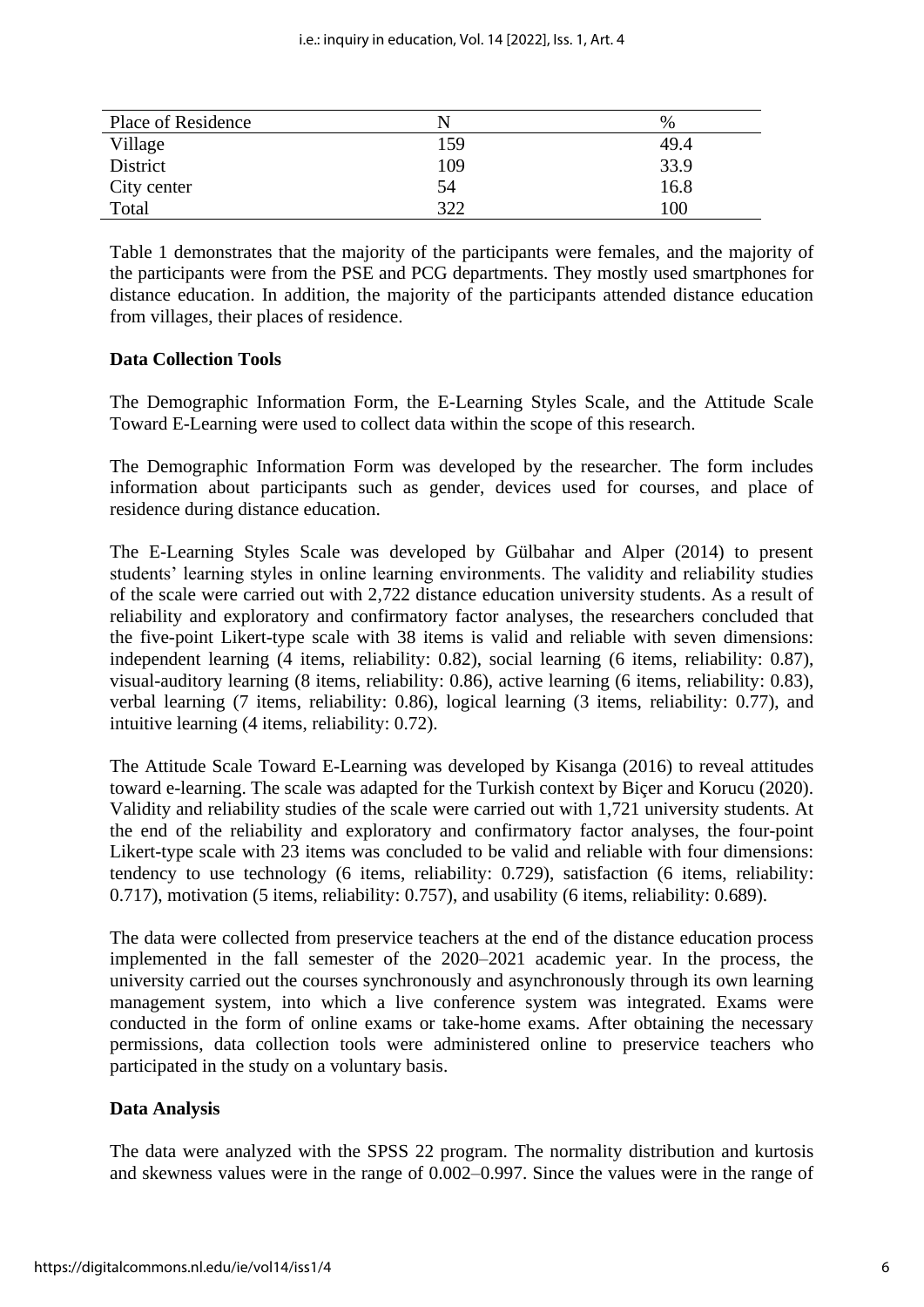+1, -1, the data displayed normal distribution (Büyüköztürk, 2010). Descriptive statistics, the unrelated samples *t*-test, one-way analysis of variance (ANOVA), and regression analysis were performed in the data analysis process. Preservice teachers' e-learning style and elearning attitude scores were analyzed with descriptive statistics. The independent samples *t*test was utilized to detect the differences caused by gender, one-way ANOVA was used to identify the differences caused by department of education, and simple (Pearson) correlation analysis was used to examine the relationship between the two variables (style and attitude). The level of significance was accepted as  $p < .05$  in the analyses.

## **Findings**

Table 2 presents preservice teachers' e-learning style scores.

| Table 2. I reset vice Teachers - E-Learning Bryne Beores |      |      |      |      |  |
|----------------------------------------------------------|------|------|------|------|--|
| <b>Learning Styles</b>                                   |      | Sd   | Min  | Max  |  |
| Visual-Auditory                                          | 3.90 | 0.57 | 2.00 | 5.00 |  |
| Verbal                                                   | 3.31 | 0.63 | 1.57 | 5.00 |  |
| Active                                                   | 3.21 | 0.75 | 1.33 | 5.00 |  |
| Social                                                   | 3.37 | 0.85 | 1.00 | 5.00 |  |
| Independent                                              | 3.93 | 0.78 | 1.50 | 5.00 |  |
| Logical                                                  | 3.09 | 1.06 | 1.00 | 5.00 |  |
| Intuitive                                                | 3.41 | 0.82 | 1.00 | 5.00 |  |

**Table 2. Preservice Teachers' E-Learning Style Scores**

Table 2 demonstrates that the preservice teachers obtained the highest score in the independent learning style dimension, while they had the lowest score in the logical learning style dimension. A score of three or more on a five-point Likert scale can be interpreted as above average.

| <b>Learning Styles</b> | Gender | N   | $\bar{\textbf{x}}$ | sd   | df  | t        | p       |
|------------------------|--------|-----|--------------------|------|-----|----------|---------|
| Visual-Auditory        | Female | 238 | 3.90               | 0.58 | 320 | $-0.002$ | .998    |
|                        | Male   | 84  | 3.90               | 0.52 |     |          |         |
| Verbal                 | Female | 238 | 3.32               | 0.65 | 320 | $-0.620$ | .535    |
|                        | Male   | 84  | 3.27               | 0.56 |     |          |         |
| Active                 | Female | 238 | 3.22               | 0.75 | 320 | $-0.611$ | .542    |
|                        | Male   | 84  | 3.16               | 0.78 |     |          |         |
| Social                 | Female | 238 | 3.37               | 0.83 | 320 | 0.016    | .987    |
|                        | Male   | 84  | 3.38               | 0.91 |     |          |         |
| Independent            | Female | 238 | 4.00               | 0.76 | 320 | $-2.621$ | $.009*$ |
|                        | Male   | 84  | 3.74               | 0.81 |     |          |         |
| Logical                | Female | 238 | 3.04               | 1.06 | 320 | 1.500    | .135    |
|                        | Male   | 84  | 3.24               | 1.05 |     |          |         |
| Intuitive              | Female | 238 | 3.42               | 0.83 | 320 | $-0.261$ | .794    |
|                        | Male   | 84  | 3.39               | 0.76 |     |          |         |

**Table 3.** *t***-Test Results of E-Learning Styles by Gender**

 $p < .05$ 

Table 3 demonstrates that there was a statistically significant difference by gender only in the independent learning style  $(p < .05)$ . The independent learning style scores of female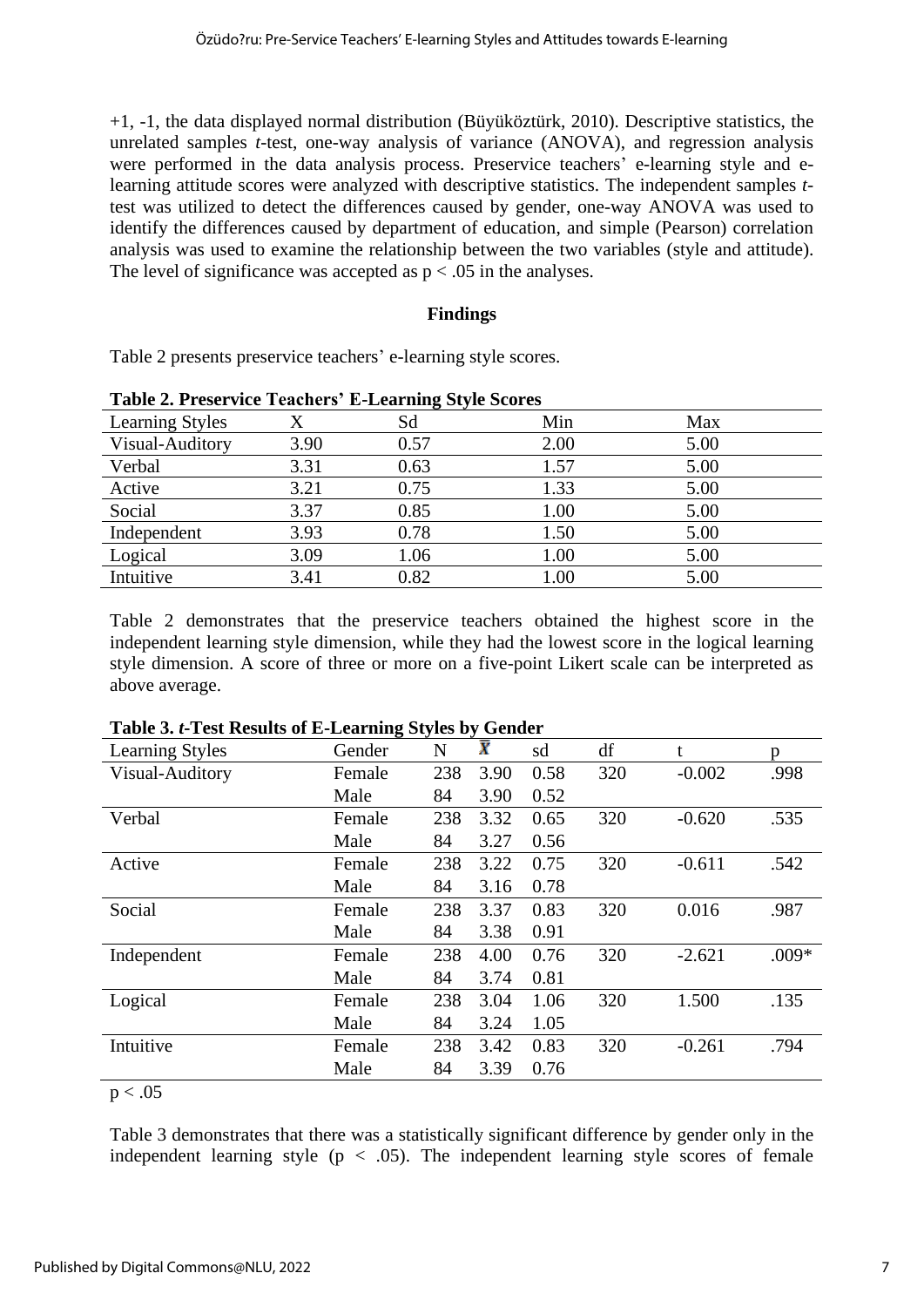preservice teachers were found to be higher than those of male preservice teachers. Table 4 demonstrates whether the e-learning styles of preservice teachers differed by department.

| <b>Learning Styles</b> | Departmen<br>t             | $\overline{\rm N}$                              | $\bar{X}$ | sd                        | $\mathrm{d}\mathbf{f}$ | $\boldsymbol{\mathrm{F}}$ | $\mathbf{p}$   | <b>Significant Difference</b> |
|------------------------|----------------------------|-------------------------------------------------|-----------|---------------------------|------------------------|---------------------------|----------------|-------------------------------|
| Visual-<br>Auditory    | <b>PME</b>                 | 5<br>$\mathbf{1}$                               | 3.90      | 0.6<br>$\mathbf{1}$       | $32\,$<br>$\mathbf{1}$ | 0.949                     | .450           |                               |
|                        | <b>SSE</b>                 | $\overline{4}$<br>$\overline{4}$                | 3.84      | 0.6<br>$\overline{0}$     |                        |                           |                |                               |
|                        | <b>PSE</b>                 | 6<br>8                                          | 3.82      | 0.6<br>$\mathbf{1}$       |                        |                           |                |                               |
|                        | $\ensuremath{\mathsf{TE}}$ | $\frac{5}{2}$                                   | 3.96      | 0.4<br>$\overline{0}$     |                        |                           |                |                               |
|                        | ECE                        | $\begin{array}{c} 3 \\ 9 \end{array}$           | 4.03      | 0.5<br>8                  |                        |                           |                |                               |
|                        | PCG                        | 6<br>$\overline{8}$                             | 3.92      | 0.5<br>$8\,$              |                        |                           |                |                               |
| Verbal                 | <b>PME</b>                 | $\overline{5}$<br>$\mathbf{1}$                  | 3.08      | $0.6\,$<br>$\overline{2}$ | 32<br>$\mathbf{1}$     | 2.650                     | .023<br>$\ast$ | <b>ECE&gt;PME</b>             |
|                        | <b>SSE</b>                 | $\overline{4}$<br>$\overline{4}$                | 3.26      | 0.5<br>7                  |                        |                           |                |                               |
|                        | PSE                        | $\begin{array}{c} 6 \\ 8 \end{array}$           | 3.26      | $0.6\,$<br>$\overline{2}$ |                        |                           |                |                               |
|                        | $\ensuremath{\mathsf{TE}}$ | $\begin{array}{c} 5 \\ 2 \\ 3 \\ 9 \end{array}$ | 3.42      | 0.5<br>$\boldsymbol{0}$   |                        |                           |                |                               |
|                        | ECE                        |                                                 | 3.51      | $0.8\,$<br>$\overline{7}$ |                        |                           |                |                               |
|                        | PCG                        | $\boldsymbol{6}$<br>8                           | 3.33      | 0.5<br>5                  |                        |                           |                |                               |
| Active                 | <b>PME</b>                 | $\frac{5}{1}$                                   | 3.15      | 0.7<br>$\tau$             | 32<br>$\mathbf{1}$     | 0.840                     | .552           |                               |
|                        | <b>SSE</b>                 | $\overline{4}$<br>$\overline{4}$                | 3.20      | 0.7<br>8                  |                        |                           |                |                               |
|                        | PSE                        | 6<br>8                                          | 3.29      | 0.7<br>$\overline{4}$     |                        |                           |                |                               |
|                        | $\ensuremath{\mathsf{TE}}$ | $\frac{5}{2}$                                   | 3.11      | 0.7<br>$\overline{0}$     |                        |                           |                |                               |
|                        | ECE                        | $\overline{\mathbf{3}}$<br>$\overline{9}$       | 3.37      | 0.7<br>9                  |                        |                           |                |                               |
|                        | PCG                        | 6<br>8                                          | 3.15      | $0.7\,$<br>$\overline{7}$ |                        |                           |                |                               |

**Table 4. ANOVA Results for E-Learning Styles by Department**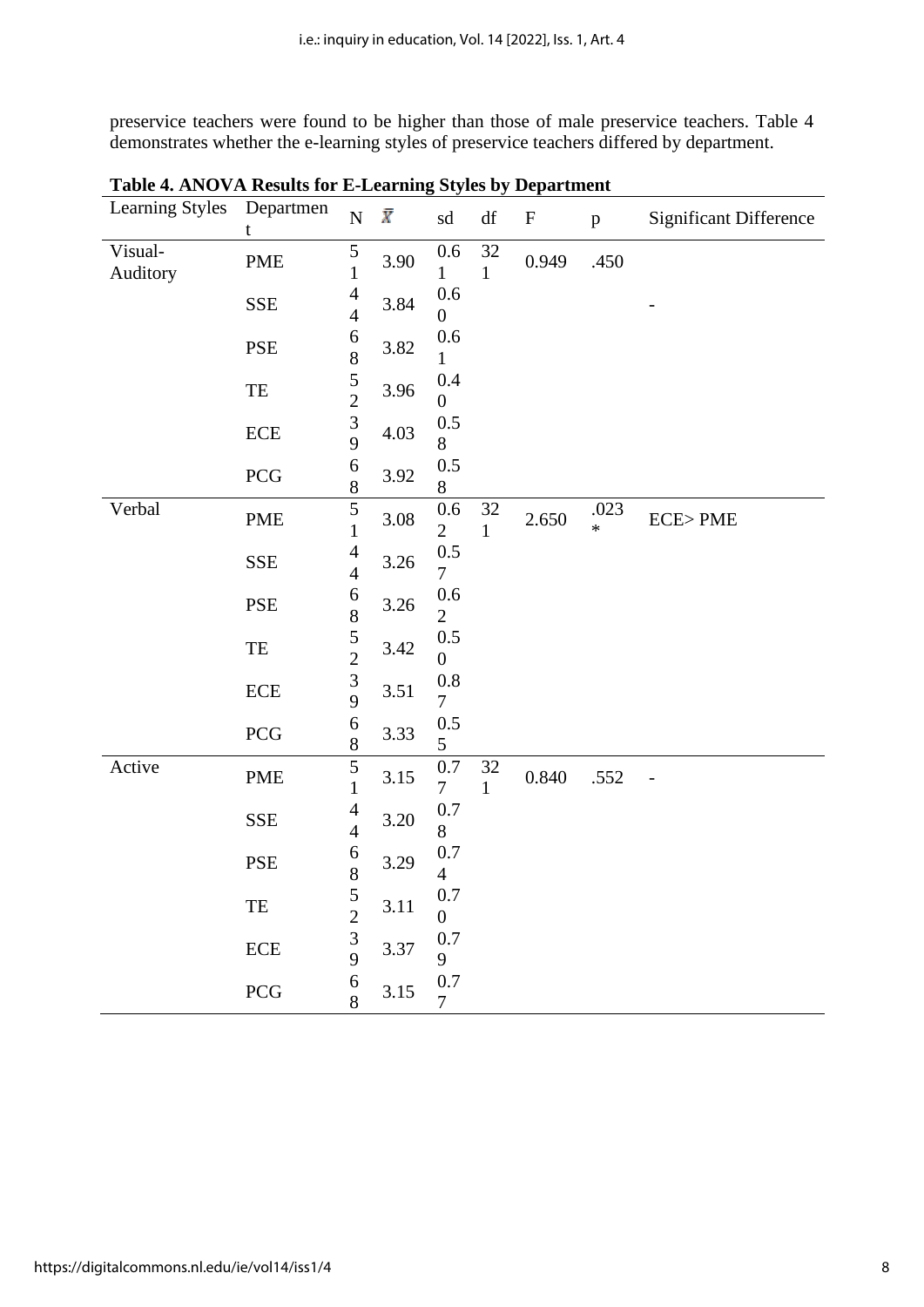| Social      | <b>PME</b>                 | $\frac{5}{1}$                                  | 3.56 | $0.7\,$<br>9              | 32                 | 0.745                   | .590           | $\overline{a}$                             |
|-------------|----------------------------|------------------------------------------------|------|---------------------------|--------------------|-------------------------|----------------|--------------------------------------------|
|             |                            | $\overline{4}$                                 |      | 0.7                       | 1                  |                         |                |                                            |
|             | <b>SSE</b>                 | $\overline{4}$                                 | 3.34 | 8                         |                    |                         |                |                                            |
|             | <b>PSE</b>                 | 6<br>8                                         | 3.30 | 0.8<br>7                  |                    |                         |                |                                            |
|             | TE                         | $\frac{5}{2}$                                  | 3.31 | $0.8\,$<br>$\overline{7}$ |                    |                         |                |                                            |
|             | $\rm ECE$                  | $\begin{array}{c} 3 \\ 9 \end{array}$          | 3.30 | 0.9<br>5                  |                    |                         |                |                                            |
|             | $\rm{PCG}$                 | $\begin{array}{c} 6 \\ 8 \end{array}$          | 3.42 | $0.8\,$<br>5              |                    |                         |                |                                            |
| Independent | <b>PME</b>                 | $\overline{5}$<br>$\mathbf{1}$                 | 3.78 | $0.8\,$<br>$\overline{7}$ | $32\,$<br>1        | 0.911                   | .474           | $\overline{a}$                             |
|             | <b>SSE</b>                 | $\overline{4}$<br>$\overline{4}$               | 3.98 | 0.7<br>9                  |                    |                         |                |                                            |
|             | <b>PSE</b>                 | $\begin{array}{c} 6 \\ 8 \end{array}$          | 3.88 | 0.7<br>3                  |                    |                         |                |                                            |
|             | TE                         | $\frac{5}{2}$                                  | 4.07 | 0.7<br>3                  |                    |                         |                |                                            |
|             | $\ensuremath{\text{ECE}}$  | $\frac{3}{9}$                                  | 4.01 | 0.7<br>8                  |                    |                         |                |                                            |
|             | $\rm{PCG}$                 | $\overline{6}$<br>8                            | 3.89 | $0.7\,$<br>9              |                    |                         |                |                                            |
| Logical     | <b>PME</b>                 | $\overline{5}$<br>$\mathbf{1}$                 | 4.05 | $0.8\,$<br>1              | 32<br>$\mathbf{1}$ | 18.64<br>$\overline{4}$ | .000<br>$\ast$ | PME > all                                  |
|             | <b>SSE</b>                 | $\overline{4}$<br>$\overline{4}$               | 2.57 | 0.9<br>9                  |                    |                         |                | PME>PSE,SSE,TE                             |
|             | <b>PSE</b>                 | $\begin{array}{c} 6 \\ 8 \end{array}$          | 3.25 | 0.9<br>5                  |                    |                         |                | TE <pme,pcg< td=""></pme,pcg<>             |
|             | $\ensuremath{\mathsf{TE}}$ | $\frac{5}{2}$                                  | 2.49 | $0.8\,$<br>8              |                    |                         |                | PCG <pme,pse,<br>PCG &gt; TE</pme,pse,<br> |
|             | $\rm ECE$                  | $\frac{3}{9}$                                  | 2.82 | $1.0\,$<br>3              |                    |                         |                | <b>ECE<pme< b=""></pme<></b>               |
|             | $\rm{PCG}$                 | 6<br>8                                         | 3.16 | 0.9<br>8                  |                    |                         |                |                                            |
| Intuitive   | <b>PME</b>                 | $\mathbf{1}$                                   | 3.25 | 0.7<br>9                  | 32<br>$\mathbf 1$  | 1.758                   | .121           | $\overline{a}$                             |
|             | <b>SSE</b>                 | $\overline{4}$<br>$\overline{4}$               | 3.31 | 0.9<br>$\overline{2}$     |                    |                         |                |                                            |
|             | <b>PSE</b>                 | 6                                              | 3.64 | 0.7<br>9                  |                    |                         |                |                                            |
|             |                            |                                                |      |                           |                    |                         |                |                                            |
|             | TE                         |                                                | 3.45 | $0.7\,$<br>$\overline{7}$ |                    |                         |                |                                            |
|             | ECE                        | 85239<br>$\begin{array}{c} 6 \\ 8 \end{array}$ | 3.39 | 0.9<br>6                  |                    |                         |                |                                            |

 $p < .05$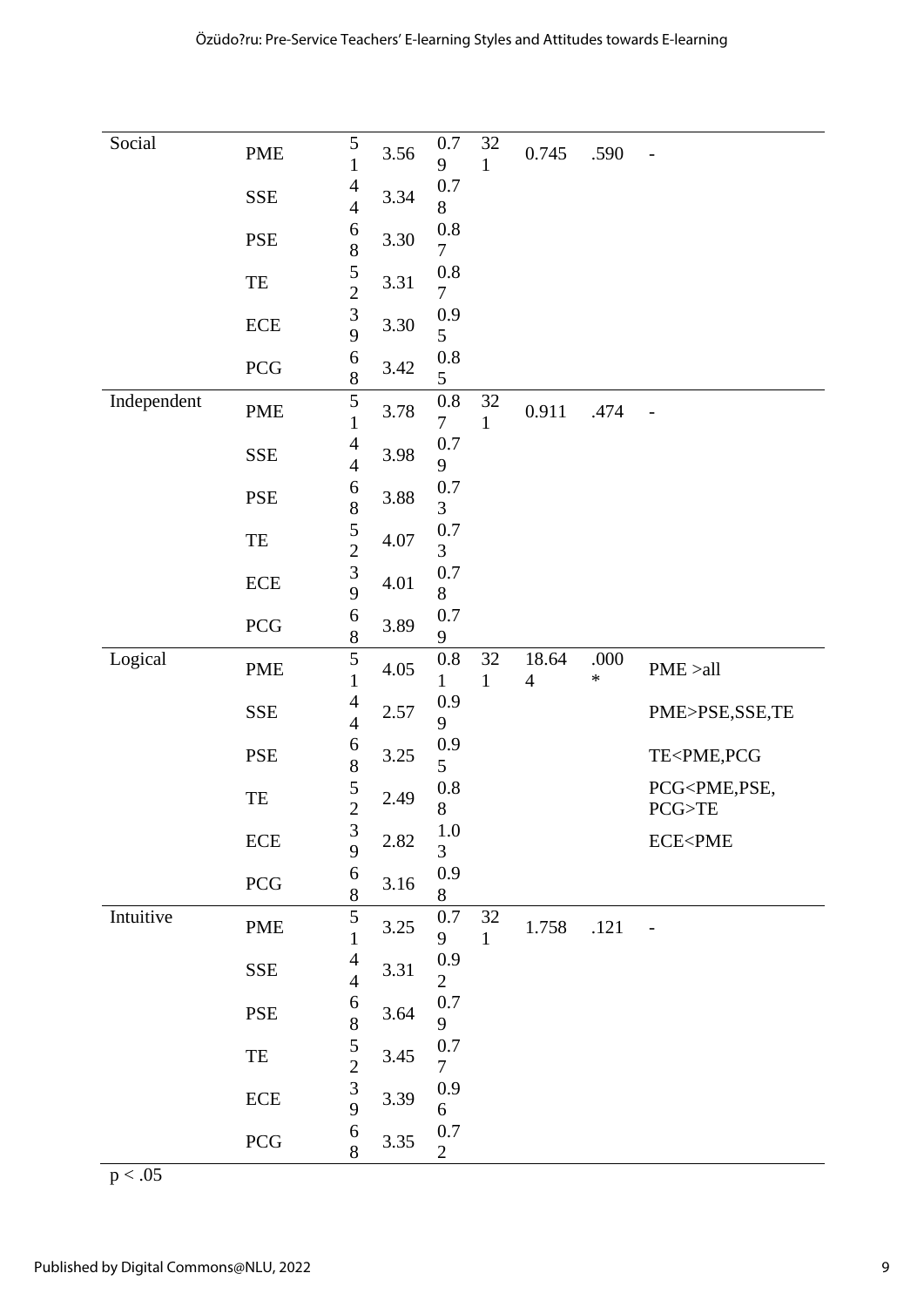Table 4 points to statistical differences in verbal and logical learning styles by department  $(p < .05)$ . These differences were examined by post hoc tests. Table 4 displays the source of the differences. Table 5 presents preservice teachers' attitude scores toward e-learning.

| <b>Little</b>              |      |      |          |      |  |
|----------------------------|------|------|----------|------|--|
| Attitude                   |      | Sd   | Min      | Max  |  |
| Tendency to use technology | 2.75 | 0.65 | 00.1     | 4.00 |  |
| Satisfaction               | 2.54 | 0.65 | 00.1     | 4.00 |  |
| Motivation                 | 2.33 | 0.69 | $1.00\,$ | 4.00 |  |
| Usability                  | 2.45 | 0.66 | 0.00     | 4.00 |  |
| Total                      | 2.52 | 0.49 | 0.0      | 3.87 |  |

**Table 5. Descriptive Statistics of Preservice Teachers' Attitude Scores Toward E-Learning**

As Table 5 shows, preservice teachers' attitudes were above average in all dimension scores. Table 6 shows whether preservice teachers' e-learning styles differed by gender.

|  | Table 6. t-Test Results for Attitudes Toward E-Learning by Gender |
|--|-------------------------------------------------------------------|
|--|-------------------------------------------------------------------|

| Gender |     | л    | sd   | df  |               |      |  |
|--------|-----|------|------|-----|---------------|------|--|
| Female | 238 | 2.53 | 0.50 | 320 | 1.021<br>$-1$ | .308 |  |
| Male   | 84  | 2.47 | 0.46 |     |               |      |  |
| .05    |     |      |      |     |               |      |  |

Table 6 demonstrates that there was no statistically significant difference in preservice teachers' e-learning attitudes by gender ( $p > .05$ ). Table 7 shows whether preservice teachers' attitudes toward e-learning differed by the departments they attended.

| Table <i>h</i> the via results for interacts formed D Dearning by Department |    |      |      |     |       |         |                  |
|------------------------------------------------------------------------------|----|------|------|-----|-------|---------|------------------|
| Department N                                                                 |    |      | sd   | df  | F     | р       | Significant      |
|                                                                              |    |      |      |     |       |         | Difference       |
| <b>PME</b>                                                                   | 51 | 2.63 | 0.54 | 321 | 2.640 | $.023*$ | <b>PME&gt;TE</b> |
| <b>SSE</b>                                                                   | 44 | 2.58 | 0.46 |     |       |         |                  |
| <b>PSE</b>                                                                   | 68 | 2.45 | 0.45 |     |       |         |                  |
| TE                                                                           | 52 | 2.34 | 0.42 |     |       |         |                  |
| <b>ECE</b>                                                                   | 39 | 2.54 | 0.53 |     |       |         |                  |
| <b>PCG</b>                                                                   | 68 | 2.58 | 0.49 |     |       |         |                  |
|                                                                              |    |      |      |     |       |         |                  |

## **Table 7. ANOVA Results for Attitudes Toward E-Learning by Department**

 $p < .05$ 

Table 7 points to statistical differences in attitudes toward e-learning by department ( $p < 0.05$ ). These differences were examined by post hoc tests. The preservice teachers attending the PME department had a significantly higher attitude than the preservice teachers attending the TE department. Table 8 shows whether preservice teachers' attitudes toward e-learning differed by their place of residence.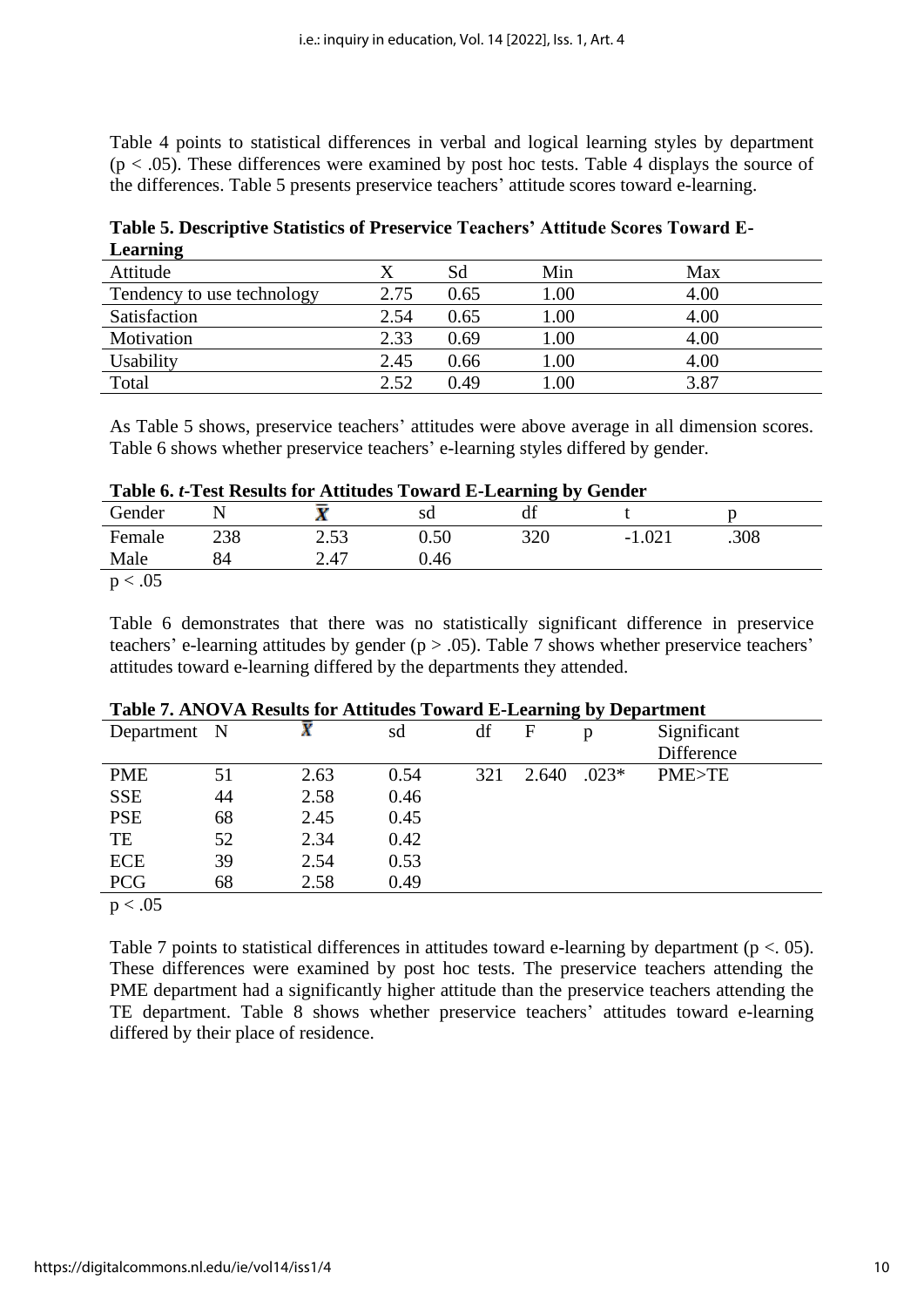|                      |     | Table 0. APO VA Results for Attitudes Toward E-Etarining by Trace of Residence |      |     |   |   |                                 |  |  |  |
|----------------------|-----|--------------------------------------------------------------------------------|------|-----|---|---|---------------------------------|--|--|--|
| Place of Residence N |     |                                                                                | sd   | df  | F | p | Significant                     |  |  |  |
|                      |     |                                                                                |      |     |   |   | Difference                      |  |  |  |
| Village              | 159 | 2.56                                                                           | 0.49 | 321 |   |   | 3.285 .039* Village>City center |  |  |  |
| District             | 109 | 2.51                                                                           | 0.44 |     |   |   |                                 |  |  |  |
| City center          | 54  | 2.37                                                                           | 0.54 |     |   |   |                                 |  |  |  |
| p < 0.05             |     |                                                                                |      |     |   |   |                                 |  |  |  |

|  | Table 8. ANOVA Results for Attitudes Toward E-Learning by Place of Residence |  |  |  |  |
|--|------------------------------------------------------------------------------|--|--|--|--|
|  |                                                                              |  |  |  |  |
|  |                                                                              |  |  |  |  |
|  |                                                                              |  |  |  |  |

Table 8 shows statistical differences in attitudes toward e-learning by place of residence  $(p < 0.05)$ . These differences were examined by post hoc tests. Those living in villages had significantly higher attitude scores toward e-learning than those living in a city center. Table 9 shows whether there was a relationship between preservice teachers' e-learning styles and their attitudes toward e-learning.

| Table 9. The Relationship Between E-Learning Styles and Attitudes Toward E-Learning |  |  |
|-------------------------------------------------------------------------------------|--|--|
|                                                                                     |  |  |

|                             | Visual-                                                            | Verbal | Active                        | Social | Independent Logical Intuitive |                   |              |
|-----------------------------|--------------------------------------------------------------------|--------|-------------------------------|--------|-------------------------------|-------------------|--------------|
| Attitudes                   | Auditory                                                           |        |                               |        |                               |                   |              |
| toward                      | $r = 0.122$                                                        |        | $r=0.081$ $r=0.063$ $r=0.111$ |        | $r=0.126$                     | $r=0.210$         | $r = -0.027$ |
|                             | e-learning $p=0.029^*$ $p=0.147$ $p=0.262$ $p=0.046^*$ $p=0.024^*$ |        |                               |        |                               | $p=0.000 p=0.633$ |              |
|                             |                                                                    |        |                               |        |                               |                   |              |
| $\sim$ $\sim$ $\sim$ $\sim$ |                                                                    |        |                               |        |                               |                   |              |

#### $p < 0.05$

Finally, Table 9 shows a low positive correlation between preservice teachers' attitudes toward e-learning and visual-auditory, social, independent, and logical e-learning styles  $(p < 0.05)$ . A correlation coefficient of less than 0.30 is interpreted as a low-level relationship (Büyüköztürk, 2010).

#### **Conclusion, Discussion, and Suggestions**

The first research finding shows that the preservice teachers had the highest score in the independent e-learning style. They also scored above average in all e-learning styles. A significant difference was identified in learning style by gender in the independent learning style in favor of female preservice teachers. There were differences in verbal and logical learning styles by department as well. These findings may be related to the fact that preservice teachers attended classes more independently during the distance education process for three semesters. Therefore, the use of methods and techniques that encourage an independent learning style in e-learning environments may be beneficial. The verbal learning style was the highest for the preservice teachers attending the PCG department and the lowest for the preservice teachers studying in the PME department, while the logical learning style was the highest for the preservice teachers attending the PME department. This finding could be related to the type of department that the participants attended. Jose et al. (2019) suggest that online instructors should use pedagogical tools that specifically appeal to independent learners. In their study with preservice teachers, Karamustafaoğlu et al. (2017) conclude that the highest learning style score was obtained in the visual learning style. There are studies in the literature indicating that learning styles vary according to gender (Dikmen et al., 2018; Karamustafaoğlu et al., 2017; Orhun, 2007; Şentürk & Ciğerci, 2018).

Based on the second research finding, this study concluded that preservice teachers' e-learning attitude scores were above average. There was no significant difference in their e-learning attitudes by gender, but there was a difference in attitude toward e-learning by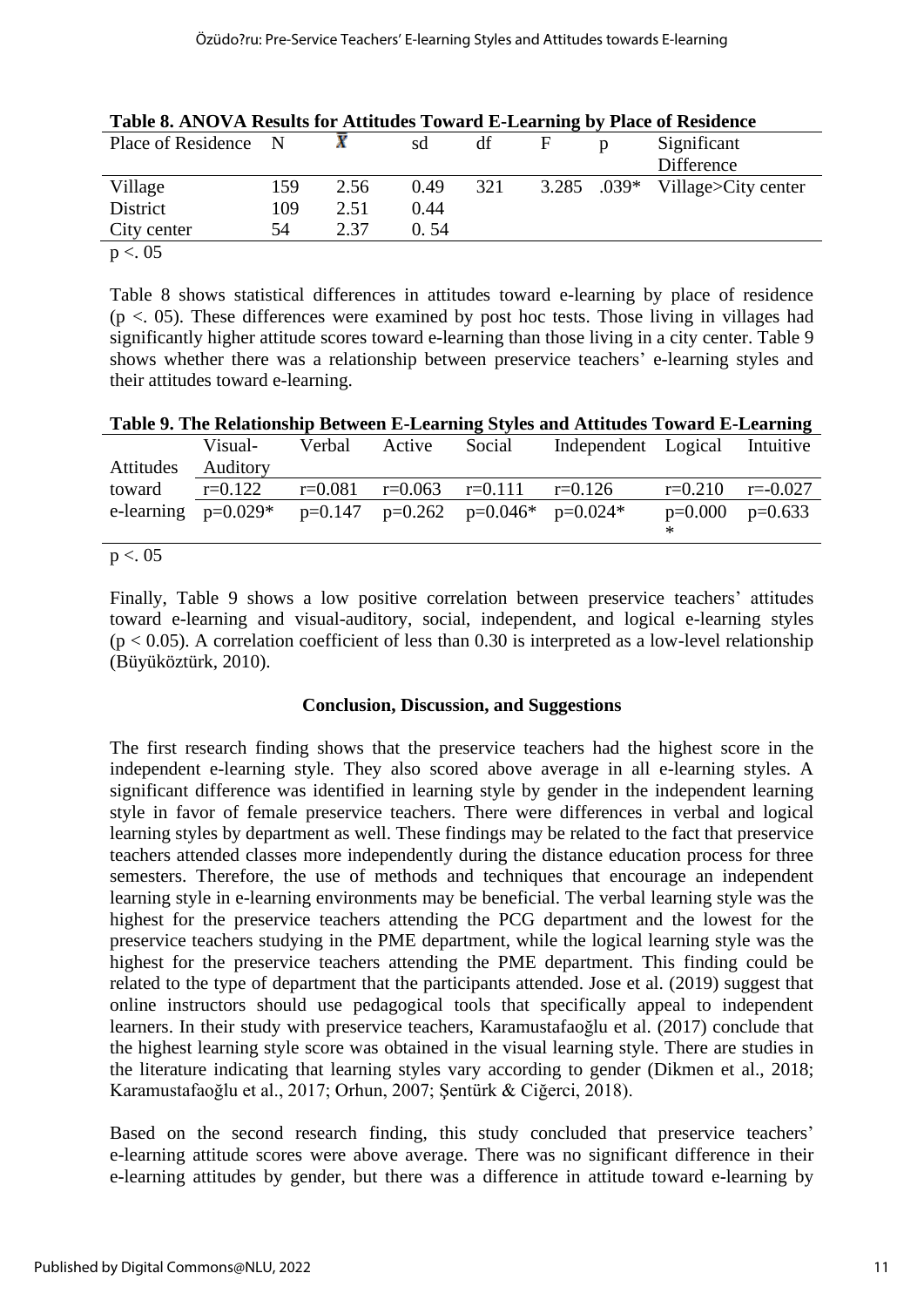department. The preservice teachers attending the PME department had a significantly more positive attitude toward e-learning than the preservice teachers attending the TE department did. As for the place of residence, those living in a village had a significantly more positive attitude toward e-learning than those living in a city center. Above-average e-learning attitude scores may be because preservice teachers were already accustomed to this process and had sufficient experience in distance education. Kar et al. (2014) conclude in their research that university students had high attitude scores toward e-learning. Similarly, there are other studies in the literature indicating that university students had a positive attitude toward technology use and e-learning (Egbe, 2014; Egbo et al., 2011).

While there are studies pointing to a difference in favor of female students regarding attitude toward e-learning (Liaw & Huang, 2011), other studies have found no difference (Dikmen et al., 2018; Kar et al., 2014; Suri & Sharma, 2013; Weng et al., 2019). Also, Azizoğlu and Çetin (2009) found differences in attitudes toward course according to gender, but Orhun (2007) concludes that there was no significant difference in attitudes toward classes by gender. Similar to the results of the present research, Suri and Sharma (2014) found a relationship between university students' attitudes toward e-learning and their departments.

The final result of this study demonstrated a low-level positive correlation between preservice teachers' attitudes toward e-learning and visual-auditory, social, independent, and logical learning styles. Similarly, Federico (2000) found a relationship between learning style and attitude. Focused on attitudes among individuals with different learning and cognitive styles in internet-based instruction, the researcher found that students with assimilating and accommodating learning styles displayed significantly more acceptable attitudes toward various aspects of internet-based instruction than students with diverging and converging learning styles. On the other hand, there was no significant difference between the attitudes of primary school students toward classes and different learning styles (Azizoğlu & Çetin, 2009) or between university students' learning styles and their learning attitudes (Dikmen et al., 2018).

Presenting students' styles in e-learning environments will be beneficial in many ways. Such information can also be used in distance education to facilitate student learning and to change educational planning (Costa et al., 2020). In addition, learning style is a predictor of academic achievement in the e-learning environment (Kurnaz & Ergün, 2019). The results of this research will provide insights to the designers, practitioners, and researchers in e-learning environments.

Taking e-learning styles into consideration when programming e-learning environments would be beneficial for preservice teachers. Educators can diversify their course materials by considering these styles. Future studies may explore the status and position of educators and administrators regarding different variables in e-learning environments. Preservice teachers can be trained on the use of technology, and those lacking technological materials can be supported. Qualitative research can be used to investigate what affects preservice teachers' attitudes in e-learning environments. Similar studies can be conducted with a larger sample of preservice teachers from different regions.

*Dr. Gül Özüdoğru is an Assistant Professor at Kırşehir Ahi Evran University, Faculty of Education, Department of Educational Sciences. Her PhD is in computer education and instructional technology. Her research focuses on technology integration, digital learning environments, digital storytelling, distance education, and preservice teachers' education.*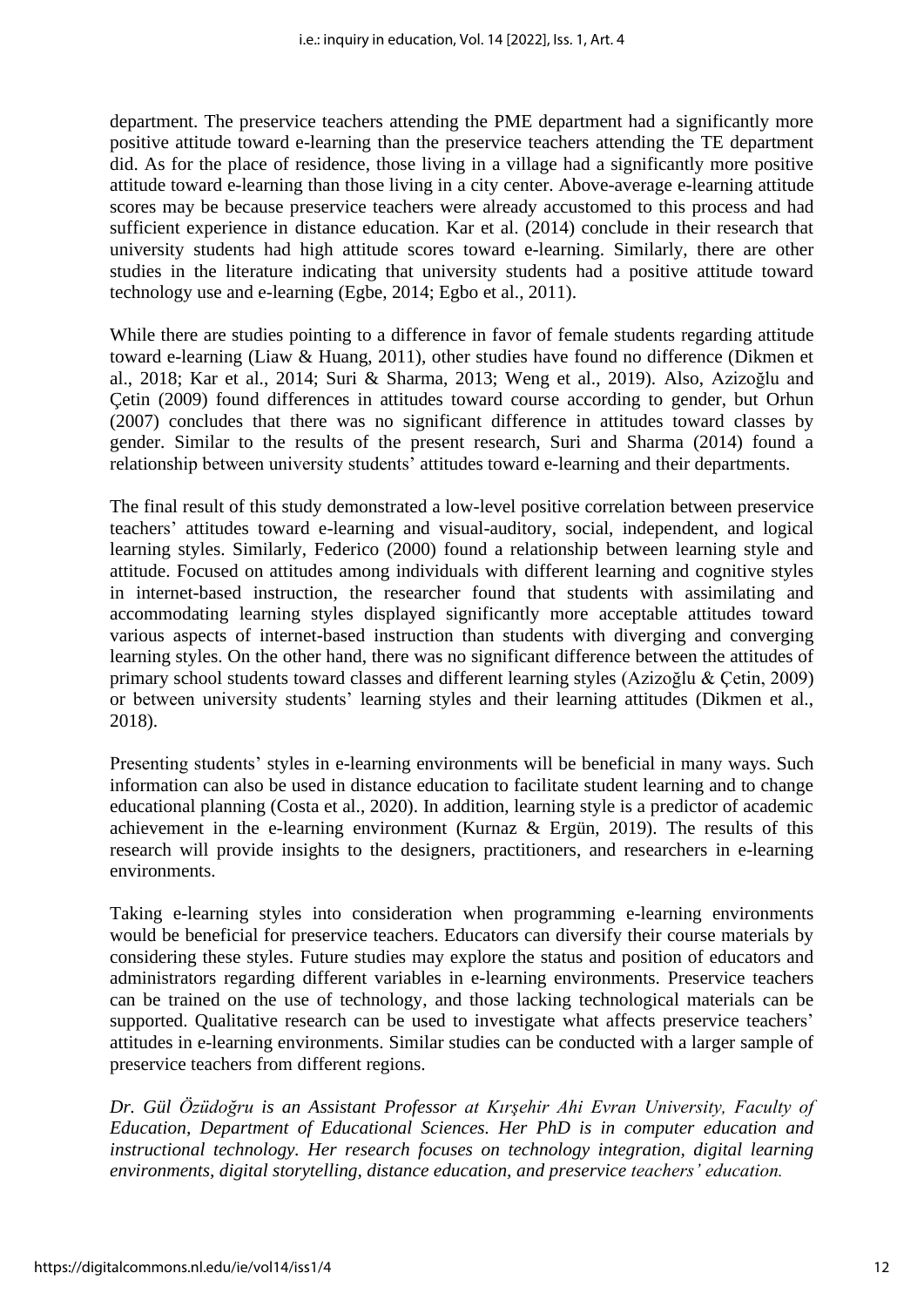#### **References**

- Azizoğlu, N., & Çetin, G. (2009). Six and seventh grade students' learning styles, attitudes towards science and motivations. *Kastamonu Education Journal, 17*(1), 171–182.
- Babacan, T., & Şaşmaz Ören, F. (2017). The effect of technology assisted micro teaching practices on prospective science teachers' perceptions of technology usage. *Educational Technology Theory and Practice, 7*(2), 193–214.
- Biçer, H., & Korucu, A. T. (2020). The adaptation of the attitude scale towards e-learning into Turkish. *Educational Technology Theory and Practice, 10*(1), 237–256.
- Büyüköztürk, Ş. (2010). *Sosyal bilimler için veri analizi el kitabı.* İstatistik, araştırma, SPSS uygulamaları ve yorum. Pegem Akademi: Ankara.
- Chang-Tik, C. (2018). Impact of learning styles on the community of inquiry presences in multi-disciplinary blended learning environments. *Interactive Learning Environments, 26*(6), 827–838. <https://doi.org/10.1080/10494820.2017.1419495>
- Costa, R. D., Souza, G. F., Valentim, R. A., & Castro, T. B. (2020). The theory of learning styles applied to distance learning. *Cognitive Systems Research, 64*, 134–145.
- Davis, F. D., Bagozzi, R. P., & Warshaw, P. R. (1989). User acceptance of computer technology: A comparison of two theoretical models. *Management Science, 35*(8), 982–1003.
- Davis, F. D., & Venkatesh, V. (1996). A critical assessment of potential measurement biases in the technology acceptance model: Three experiments. *International Journal of Human-Computer Studies, 45*(1), 19–45.
- Dikmen, M., Tunver, M., & Şimşek, M. (2018). The relationship between learning styles and attitudes toward learning. *The Journal of International Social Research, 11*(57), 388– 400.
- Egbe, A.-O. (2014). Attitude of students towards e-learning in south-west Nigerian universities: An application of technology acceptance model. *Library Philosophy and Practice, 1035,* 1–18.
- Egbo, O. P., Okoyeuzu, C. R., Ifeanacho, I. C., & Onwumere, J. U. (2011). Gender perception and attitude towards e-learning: A case of business students, University of Nigeria*. International Journal of Computer Application, 1*(2), 135–148.
- Federico, P. A. (2000). Learning styles and student attitudes toward various aspects of network-based instruction. *Computers in Human Behavior, 16*(4), 359–379.
- Felder, R. M., & Silverman, L. K. (1988). Learning and teaching styles in engineering education*. Engineering Education, 78*(7), 674–681.
- Fraenkel, J. R., Wallen, N. E., & Hyun, H. H. (2012). *How to design and evaluate research in education.* McGraw-Hill.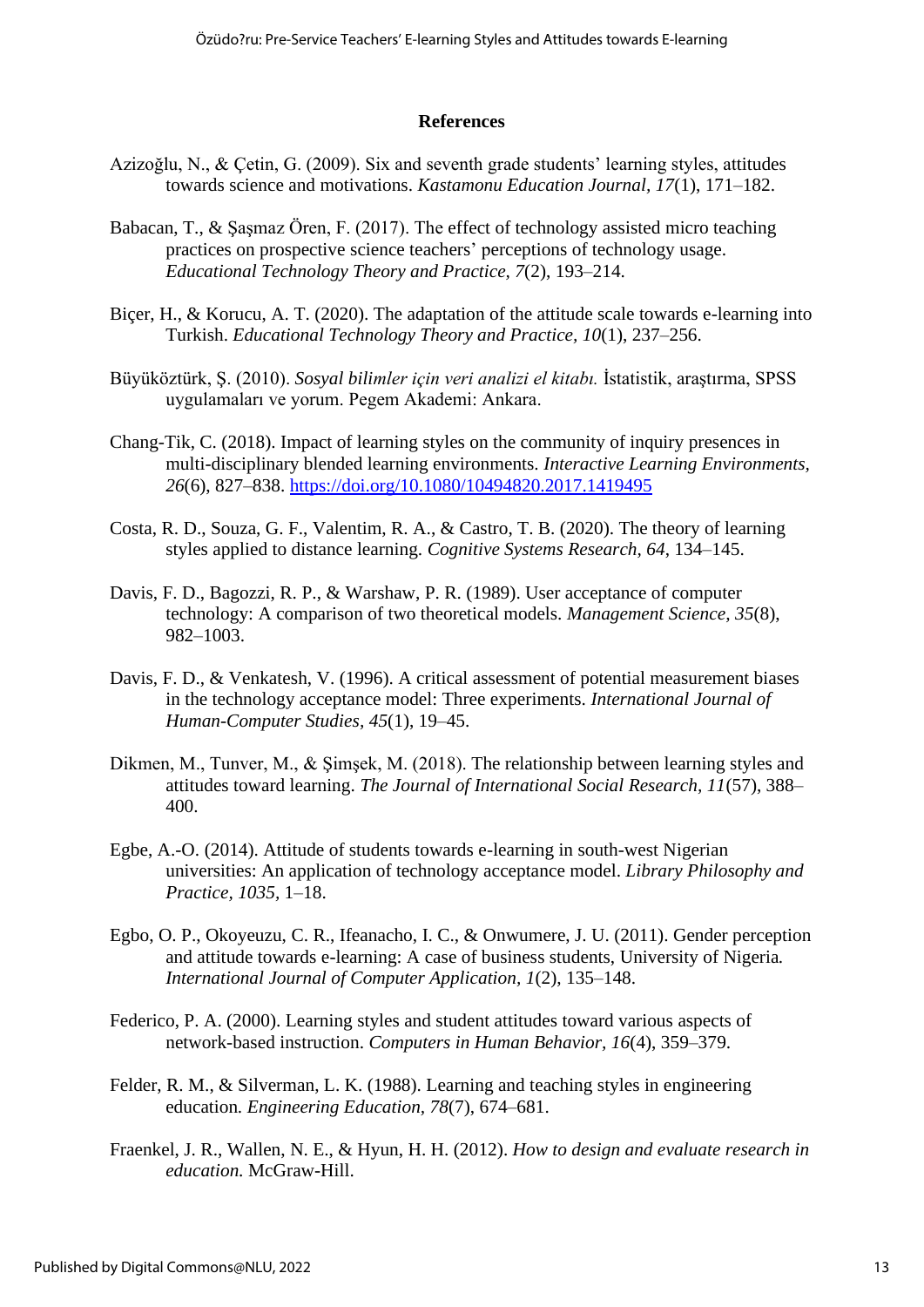- Guido, R. M. D. (2018). Attitude and motivation towards learning physics. *International Journal of Engineering Research & Technology, 2*(11), 2087–2093.
- Gülbahar, Y. (2019). *E-öğrenme* [E-learning]. Pegem Publishing.
- Gülbahar, Y., & Alper, A. (2014). Development of e-learning styles scale for electronic environments. *Education and Science, 39*(171), 421–435.
- Güngör, C., & Aşkar, P. (2004). The effects e-learning and cognitive style on achievement and perceived internet self-efficacy. *Hacettepe University Journal of Education, 27*, 116–125.
- Hassan, M. A., Habiba, U., Majeed, F., & Shoaib, M. (2021). Adaptive gamification in elearning based on students' learning styles. *Interactive Learning Environments, 29*(4), 545–565.
- İlçin, N., Tomruk, M., Yeşilyaprak, S. S., Karadibak, D., & Savcı, S. (2018). The relationship between learning styles and academic performance in Turkish physiotherapy students. *BMC Medical Education, 18*(1), 1–8.
- Jose, B., Berry, M., & Andrews, L. (2019). Course format and student learning styles: A comparison of political science courses. *American Journal of Distance Education, 33*(4), 262–275.
- Kar, D., Saha, B., & Mondal, B. C. (2014). Attitude of university students towards e-learning in west Bengal. *American Journal of Educational Research, 2*(8), 669–673.
- Karakuyu, Y., & Karakuyu, A. (2016). The contribution of motivation and self-efficacy on preservice primary school teachers' technological pedagogical content knowledge (TPCK). *Usak University Journal of Educational Research, 2*(1), 89–100.
- Karamustafaoğlu, O., Tutar, M., & Sontay, G. (2017). Investigation of science teachers' learning styles with various variables. *Journal of Computer and Education Research, 5*(10), 255–280.
- Khamparia, A., & Pandey, B. (2020). Association of learning styles with different e-learning problems: A systematic review and classification. *Education and Information Technologies, 25*(2), 1303–1331.
- Kisanga, D. (2016). Determinants of teachers' attitudes towards e-learning in Tanzanian higher learning institutions. *International Review of Research in Open and Distributed Learning, 17*(5), 109–125.
- Kolb, D. A. (1981). Learning styles and disciplinary differences. In A. Chickering (Ed.), *The modern American college*. Jossey Bass.
- Krishnakumar, R., & Rajesh, K. M. (2011). Attitude of teachers of higher education towards e-learning. *Journal of Education and Practice, 2*(4), 48–54.